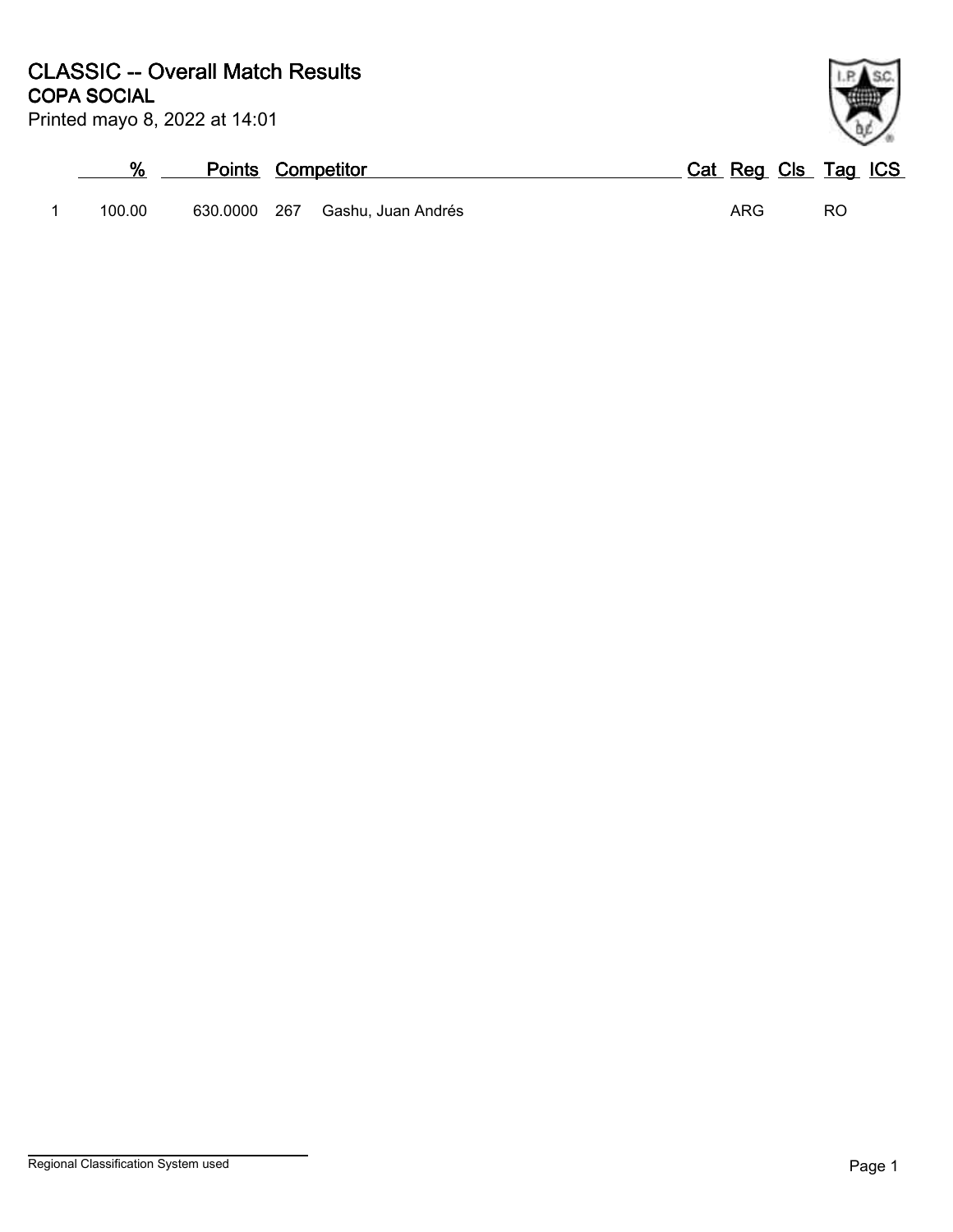Printed mayo 8, 2022 at 14:01

# **% Points Competitor Cat Reg Cls Tag ICS** 1 100.00 715.0000 593 Woloncewicz, Ariel Esteban ARG

Regional Classification System used **Page 1**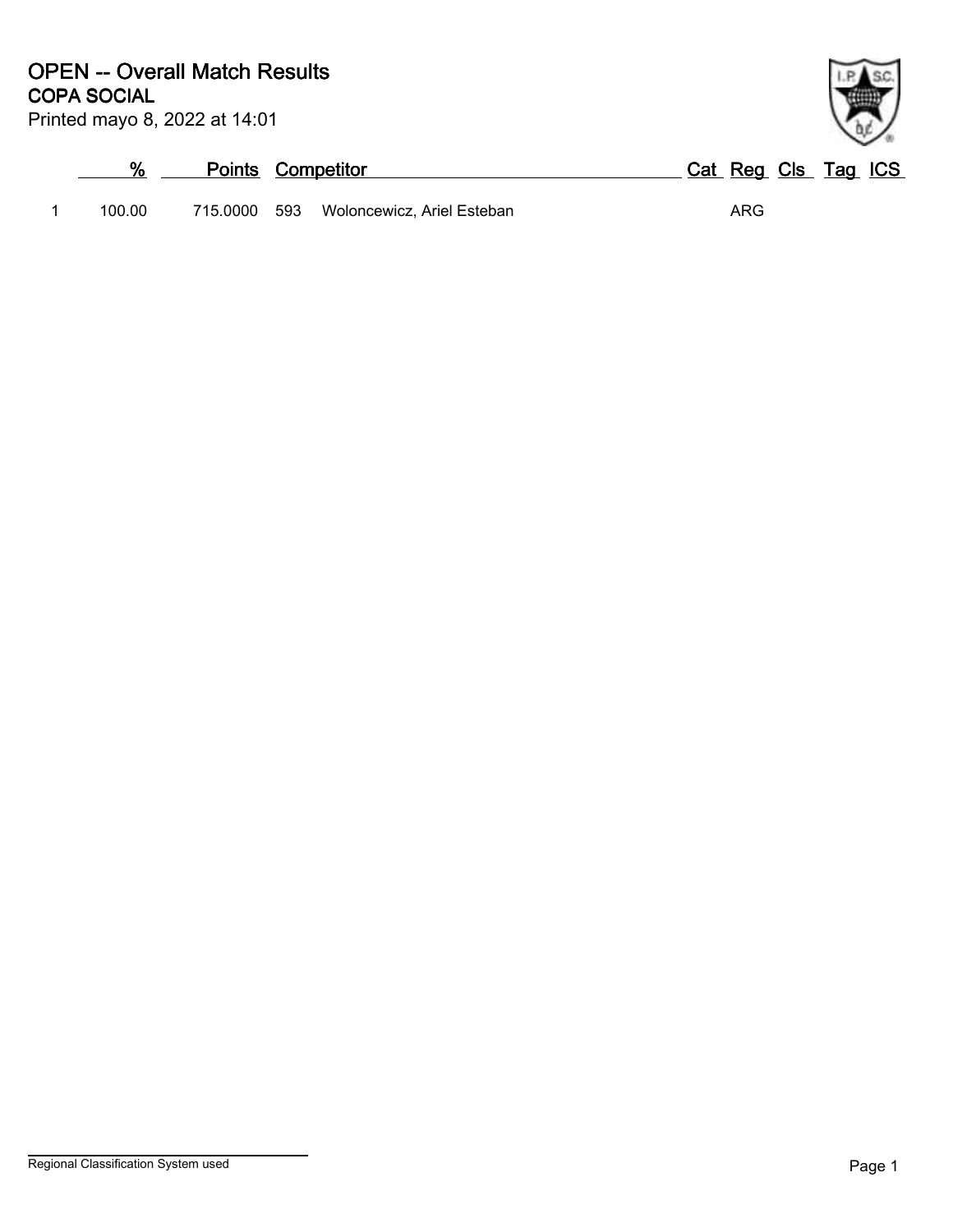**COPA SOCIAL PRODUCTION -- Overall Match Results**

Printed mayo 8, 2022 at 14:01

|                | %      | <b>Points</b> |      | <b>Competitor</b>               |               | Cat Reg Cls Tag ICS |            |  |
|----------------|--------|---------------|------|---------------------------------|---------------|---------------------|------------|--|
| 1              | 100.00 | 709.0299      | 979  | Serrano, Fernando               |               | <b>ARG</b>          |            |  |
| $\overline{c}$ | 93.35  | 661.8517      | 5060 | Meixner Cuenca, Carlos          |               | <b>ARG</b>          |            |  |
| 3              | 81.45  | 577.5349      | 1111 | Lotero, Brian Emanuel           |               | <b>ARG</b>          | <b>NOV</b> |  |
| 4              | 80.16  | 568.3506      | 107  | Baigorria, Omar Horacio         | S             | <b>ARG</b>          | <b>RO</b>  |  |
| 5              | 79.96  | 566.9510      | 390  | Mendez Decoud, Agustín Gervaci  |               | <b>ARG</b>          |            |  |
| 6              | 79.85  | 566.1283      | 172  | Ces, Christian Danie            |               | <b>ARG</b>          |            |  |
| $\overline{7}$ | 75.81  | 537.5018      | 355  | López, Jorge Alberto            | $\mathsf S$   | <b>ARG</b>          | <b>RO</b>  |  |
| 8              | 73.26  | 519.4250      | 57   | Da Silva Llugdar, Ismael Elí-as | S             | <b>ARG</b>          |            |  |
| 9              | 73.08  | 518.1433      | 460  | Pires Apolonia, Germán Antonio  |               | <b>ARG</b>          |            |  |
| 10             | 71.90  | 509.7658      | 636  | Tejerina, Fernando              | $\mathbf S$   | <b>ARG</b>          |            |  |
| 11             | 71.21  | 504.8880      | 241  | Fava, Leopoldo Luis             | S             | <b>ARG</b>          | <b>RO</b>  |  |
| 12             | 69.03  | 489.4772      | 555  | Spano, Mariano Pablo            |               | <b>ARG</b>          |            |  |
| 13             | 67.97  | 481.9267      | 114  | Bareiro, Andrea Celeste         | L             | <b>ARG</b>          |            |  |
| 14             | 67.21  | 476.5588      | 1174 | Jordan, Hugo                    | S             | <b>ARG</b>          | <b>RO</b>  |  |
| 15             | 66.50  | 471.5336      | 231  | Espiñeira, Miguel Ángel         |               | <b>ARG</b>          |            |  |
| 16             | 65.92  | 467.3787      | 1185 | Kwon, Ki Hwan                   |               | <b>ARG</b>          |            |  |
| 17             | 65.87  | 467.0310      | 1248 | Ortiz, Facundo Maximil          |               | <b>ARG</b>          |            |  |
| 18             | 64.89  | 460.0654      | 959  | Fasci, Omar                     | SS            | <b>ARG</b>          |            |  |
| 19             | 64.23  | 455.3801      | 1303 | Tejerina, Eduardo Martin        |               | <b>ARG</b>          |            |  |
| 20             | 63.88  | 452.9030      | 695  | Rodiño, Alejandro Rodiñ         | S             | <b>ARG</b>          |            |  |
| 21             | 62.92  | 446.0908      | 699  | Heusinger, Carlos Valentin      |               | <b>ARG</b>          | <b>RO</b>  |  |
| 22             | 60.19  | 426.7815      | 499  | Rodolfi, Walter                 | S             | <b>ARG</b>          | <b>RO</b>  |  |
| 23             | 59.46  | 421.6125      | 1225 | Speranza, Sebastian Alejo       |               | <b>ARG</b>          |            |  |
| 24             | 59.29  | 420.4182      | 493  | Ritta, Javier Fernando          | $\mathsf S$   | <b>ARG</b>          |            |  |
| 25             | 57.82  | 409.9945      | 1585 | Hay Chaia, Matias               |               | <b>ARG</b>          |            |  |
| 26             | 57.75  | 409.4885      | 147  | Cabello, Luis Fernando          | $\mathbf S$   | <b>ARG</b>          |            |  |
| 27             | 56.23  | 398.6598      | 762  | Andreatta, Franco Agustin       | J             | <b>ARG</b>          | <b>NOV</b> |  |
| 28             | 53.95  | 382.5515      | 637  | Klein, Dario Gustavo            |               | <b>ARG</b>          |            |  |
| 29             | 53.20  | 377.2349      | 1552 | Tarducci, Rodrigo Ezequie       |               | <b>ARG</b>          |            |  |
| 30             | 51.55  | 365.5113      | 33   | Fink, Claudia                   | L             | <b>ARG</b>          |            |  |
| 31             | 50.48  | 357.9251      |      | 1634 Gasparini, Gustavo         |               | <b>ARG</b>          | <b>CUR</b> |  |
| 32             | 50.43  | 357.5536      | 611  | Troncoso, Camilo Horacio        | SS            | <b>ARG</b>          | <b>NOV</b> |  |
| 33             | 48.39  | 343.0767      | 619  | Fiorese, Daniel Pedro           | SS            | <b>ARG</b>          | <b>RO</b>  |  |
| 34             | 48.34  | 342.7217      | 1222 | Obljubek, Santiago              |               | <b>ARG</b>          | <b>CUR</b> |  |
| 35             | 46.21  | 327.6287      | 1683 | Quan, Yongxue                   | ${\mathsf S}$ | <b>ARG</b>          | <b>CUR</b> |  |
| 36             | 44.47  | 315.3226      | 1148 | He, Chongfang                   |               | <b>ARG</b>          | <b>NOV</b> |  |
| 37             | 44.39  | 314.7119      | 1697 | Abia, Alvaro Pedro              |               | <b>ARG</b>          |            |  |
| 38             | 40.84  | 289.5614      | 1250 | Rieiro, Santiago Tomas          |               | <b>ARG</b>          |            |  |
| 39             | 39.96  | 283.3476      | 690  | Bolletino, Rodrigo Carlos       |               | <b>ARG</b>          |            |  |
| 40             | 39.17  | 277.7406      | 1708 | Garcia, Adrian Mario            | SS            | <b>ARG</b>          | <b>CUR</b> |  |
| 41             | 37.95  | 269.0973      | 1679 | Lavin, Carlos Hugo              | S             | <b>ARG</b>          |            |  |
| 42             | 37.49  | 265.8408      | 1422 | Balboa, Gabriel                 | S             | <b>ARG</b>          |            |  |
| 43             | 36.50  | 258.8292      | 1246 | Soriano, Fernando Cesar         | SS            | <b>ARG</b>          |            |  |
| 44             | 35.78  | 253.6794      | 1666 | Saleh, Mouhamad                 |               | <b>ARG</b>          |            |  |
| 45             | 32.60  | 231.1252      | 1197 | Carucci, Vicente                | S             | <b>ARG</b>          | <b>CUR</b> |  |

Regional Classification System used **Page 1**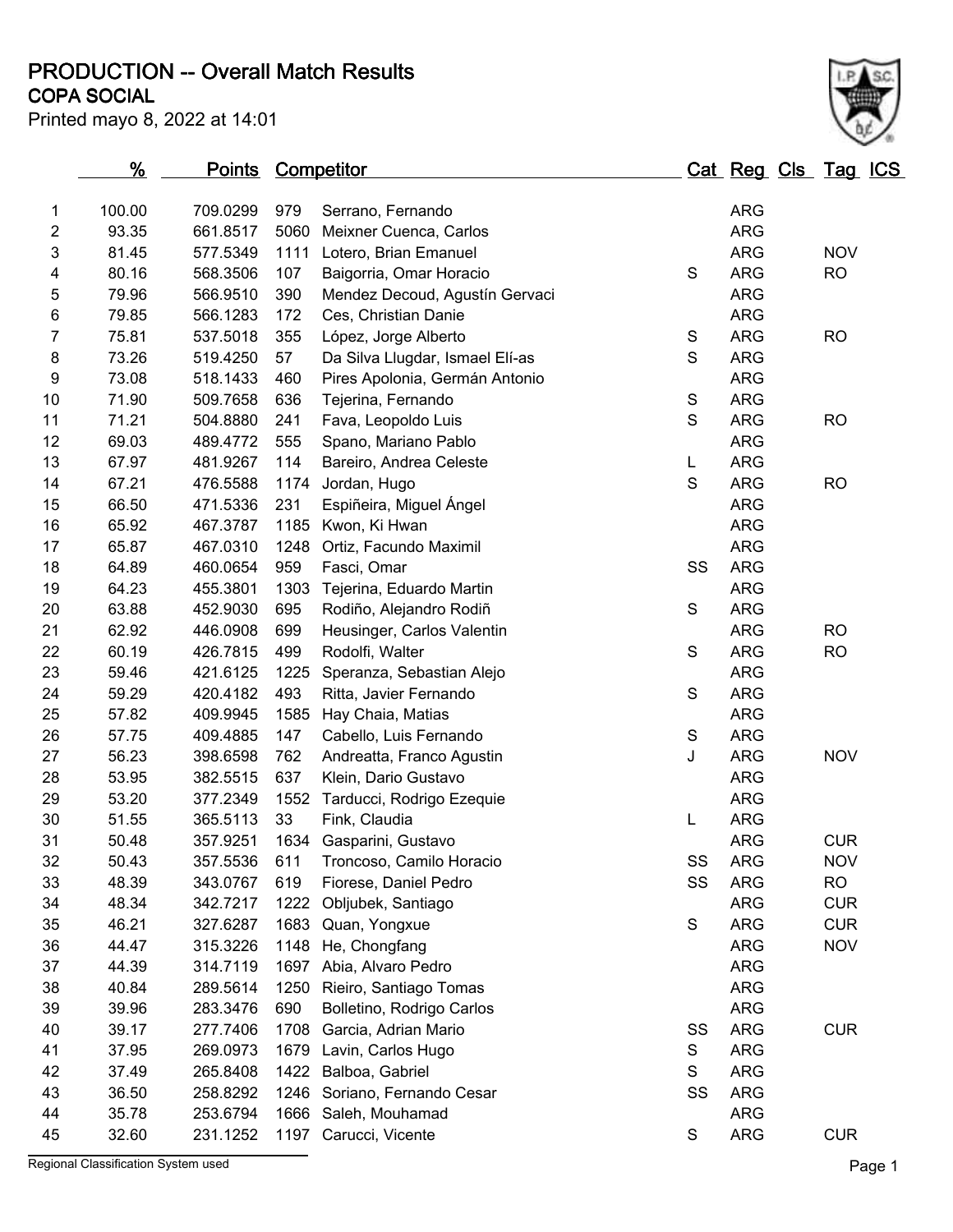**COPA SOCIAL PRODUCTION -- Overall Match Results**

Printed mayo 8, 2022 at 14:01

### **% Points Competitor Cat Reg Cls Tag ICS** 46 31.41 222.6790 1640 Guerreiro, Jose Marcelo S ARG CUR 47 30.94 219.3525 1397 Safi, Fernando Andres (1898) 25.44 219.3726 717 Couceiro. Fernando 48 25.44 180.3726 717 Couceiro, Fernando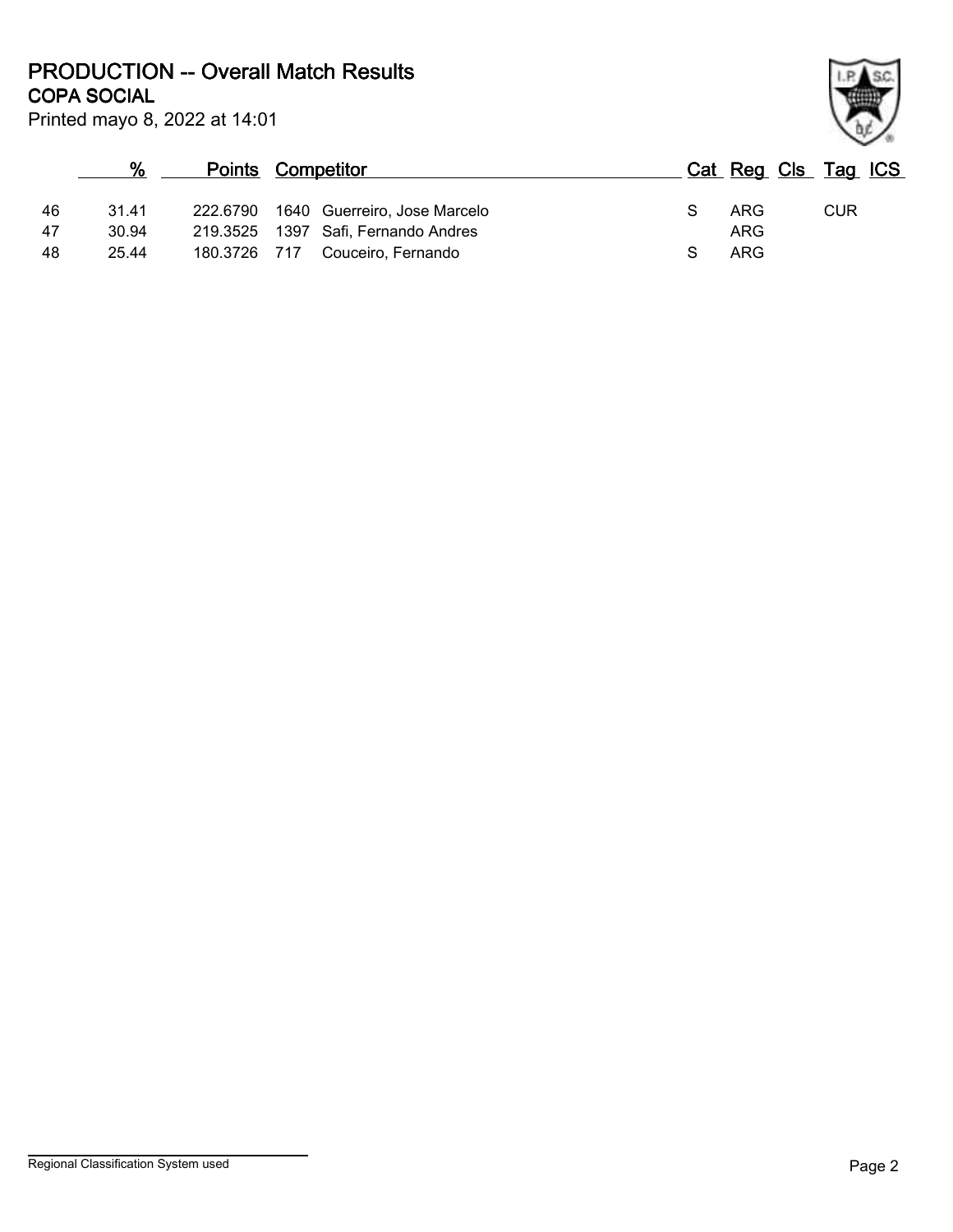# **COPA SOCIAL PRODUCTION OPTICS -- Overall Match Results**

Printed mayo 8, 2022 at 14:01

|                | <u>%</u> | <b>Points</b> |      | <b>Competitor</b>                  |    | Cat Reg Cls Tag ICS |     |  |
|----------------|----------|---------------|------|------------------------------------|----|---------------------|-----|--|
| 1              | 100.00   | 693.4305      | 571  | Tondini, Claudio Oscar             | S  | ARG                 | RO  |  |
| 2              | 97.80    | 678.1477      | 464  | Ponizio, Leonardo Albert           |    | <b>ARG</b>          |     |  |
| 3              | 85.76    | 594.6656      |      | 1376 Noceti, Miguel Angel          |    | <b>ARG</b>          |     |  |
| 4              | 83.93    | 582.0119      | 824  | Burini, Gustavo Mario              | S  | <b>ARG</b>          | RO. |  |
| 5              | 77.56    | 537.8102      | 1281 | Lifschitz, Daniel Eduardo          | SS | <b>ARG</b>          |     |  |
| 6              | 75.51    | 523.5941      | 957  | Ortelli, Martín                    | S  | <b>ARG</b>          |     |  |
| $\overline{7}$ | 51.19    | 354.9457      | 478  | Randazzo, Guillermo Raúl           | SS | ARG                 |     |  |
| 8              | 41.08    | 284.8576      | 451  | Penizzotto, Luis Alberto           | SS | <b>ARG</b>          |     |  |
| 9              | 39.15    | 271.4903      | 146  | Cabanela Rodriguez, Sergio Rodrigo |    | ARG                 |     |  |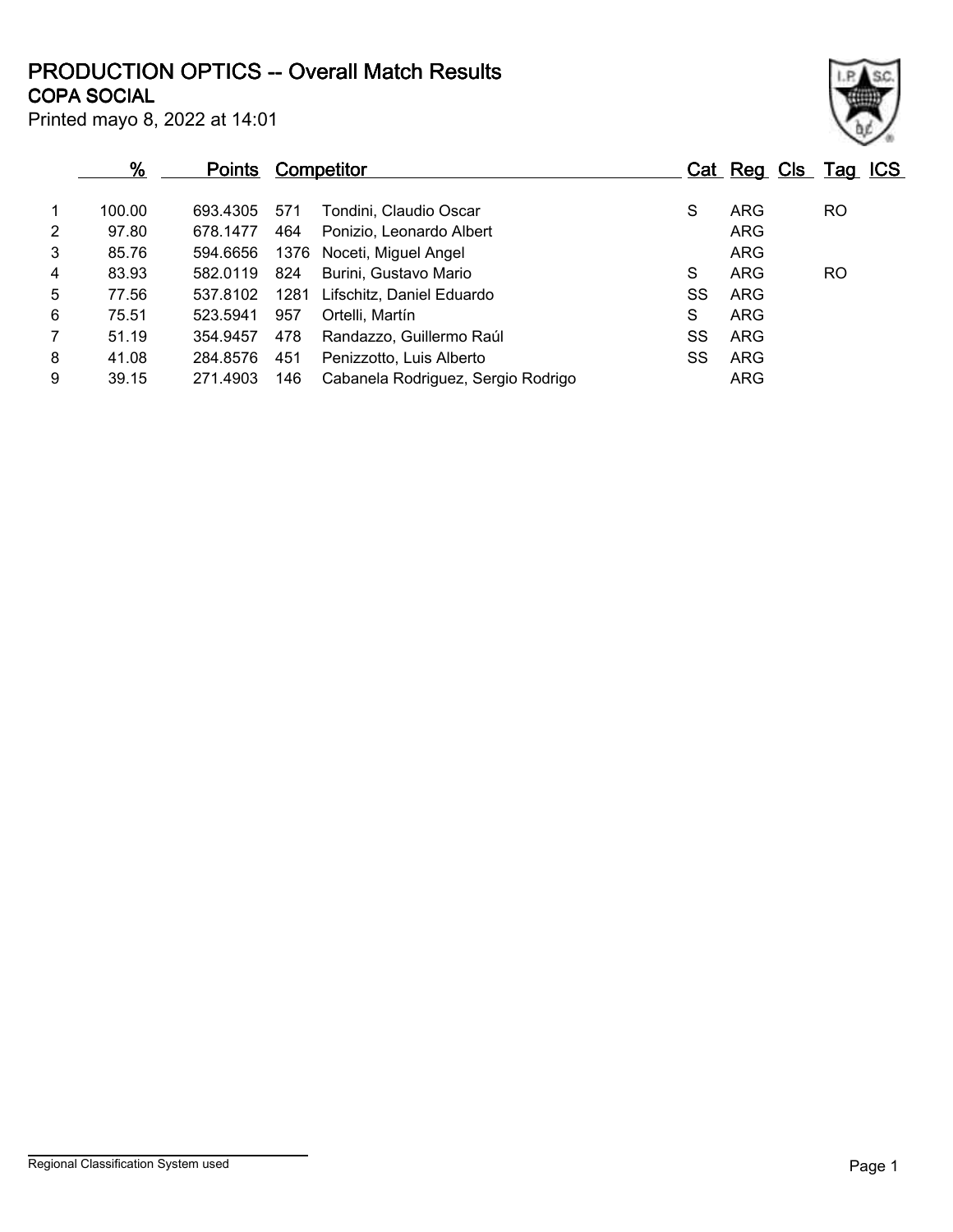Printed mayo 8, 2022 at 14:01 **COPA SOCIAL STANDARD -- Overall Match Results**

|   |        |              |                                       | $\sim$ 10           |
|---|--------|--------------|---------------------------------------|---------------------|
|   | %      |              | <b>Points Competitor</b>              | Cat Reg Cls Tag ICS |
|   | 100.00 |              | 715.0000 533 Saraullo, Pablo Hernán   | ARG                 |
| 2 | 69.14  |              | 494.3865 1526 Pereyra, Esteban Emilio | ARG                 |
|   | 68.81  | 491.9789 761 | Andreatta, Juan Mario                 | RO<br>ARG           |

Regional Classification System used **Page 1**